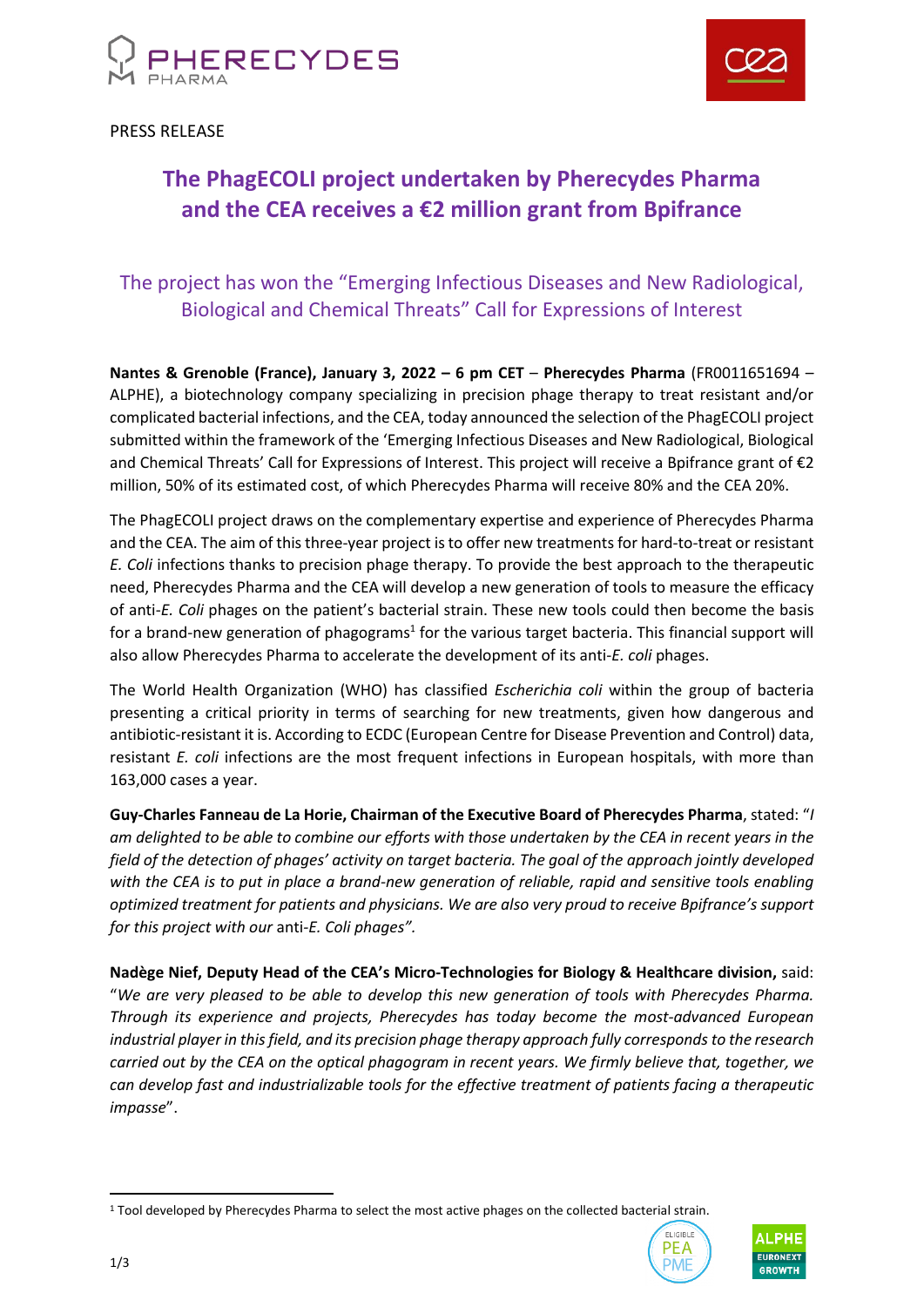



#### PRESS RELEASE

#### **About Pherecydes Pharma**

Founded in 2006, Pherecydes Pharma is a biotechnology company that develops treatments against resistant bacterial infections, responsible for many serious infections. The Company has developed an innovative approach, precision phage therapy, based on the use of phages, natural bacteria-killing viruses. Pherecydes Pharma is developing a portfolio of phages targeting 3 of the most resistant and dangerous bacteria, which alone account for more than two thirds of hospital-acquired resistant infections: *Staphylococcus aureus, Escherichia coli* and *Pseudomonas aeruginosa*. The concept of precision phage therapy has been successfully applied in several dozen patients in the context of compassionate use, under the supervision of the French National Agency for the Safety of Medicines (ANSM). Headquartered in Nantes, Pherecydes Pharma has a team of around twenty experts from the pharmaceutical industry, biotechnology sector and academic research.

For more information, [www.pherecydes-pharma.com](file:///C:/Users/Newcap/AppData/Local/Microsoft/Windows/INetCache/Content.Outlook/VSUEWB7P/www.pherecydes-pharma.com)

#### **About the CEA**

The CEA is a major player in the field of research benefiting the French State, the economy and citizens. It provides concrete solutions to their requirements in four key areas: the energy transition, the digital transition, technologies for the medicines of the future and defense & security. The only French public research body in the global top 100 innovation players, the CEA plays the role of a catalyzer and accelerator of innovation serving French industry. It improves the competitiveness of companies in every sector by creating effective and distinctive products and provides innovative solutions to shed light on our society's changes. The CEA deploys this dynamic across all French regions by supporting its local partners' innovation approaches, thus contributing to the creation of value and long-term jobs throughout the country to meet industry's needs. At the same time, it supports the development of its 220 start-ups, agile channels for transmitting the know-how and disruptive technologies developed in laboratories.

#### [www.cea.fr](http://www.cea.fr/)

#### **Contacts**

**Pherecydes Pharma** Philippe Rousseau CEO [investors@pherecydes](mailto:investors@pherecydes-pharma.com)[pharma.com](mailto:investors@pherecydes-pharma.com)

**CEA** Press Office [presse@cea.fr](mailto:presse@cea.fr) T.: +33 1 64 50 20 11

**Disclaimer**

**NewCap** Dusan Oresansky Investor Relations [pherecydes@newcap.eu](mailto:pherecydes@newcap.eu) T.: +33 1 44 71 94 92

**NewCap** Arthur Rouillé Media Relations [pherecydes@newcap.eu](mailto:pherecydes@newcap.eu) T.: +33 1 44 71 00 15

*This press release contains non-factual elements, including, but not limited to, certain statements regarding future results and other future events. These statements are based on the current vision and assumptions of the management of the Company. They incorporate known and unknown risks and uncertainties that could result in significant differences in results, profitability and expected events. In addition, Pherecydes Pharma, its shareholders and its affiliates, directors, officers, counsels and employees have not verified the accuracy of, and make no representations or warranties about, statistical information or forecast information contained within*